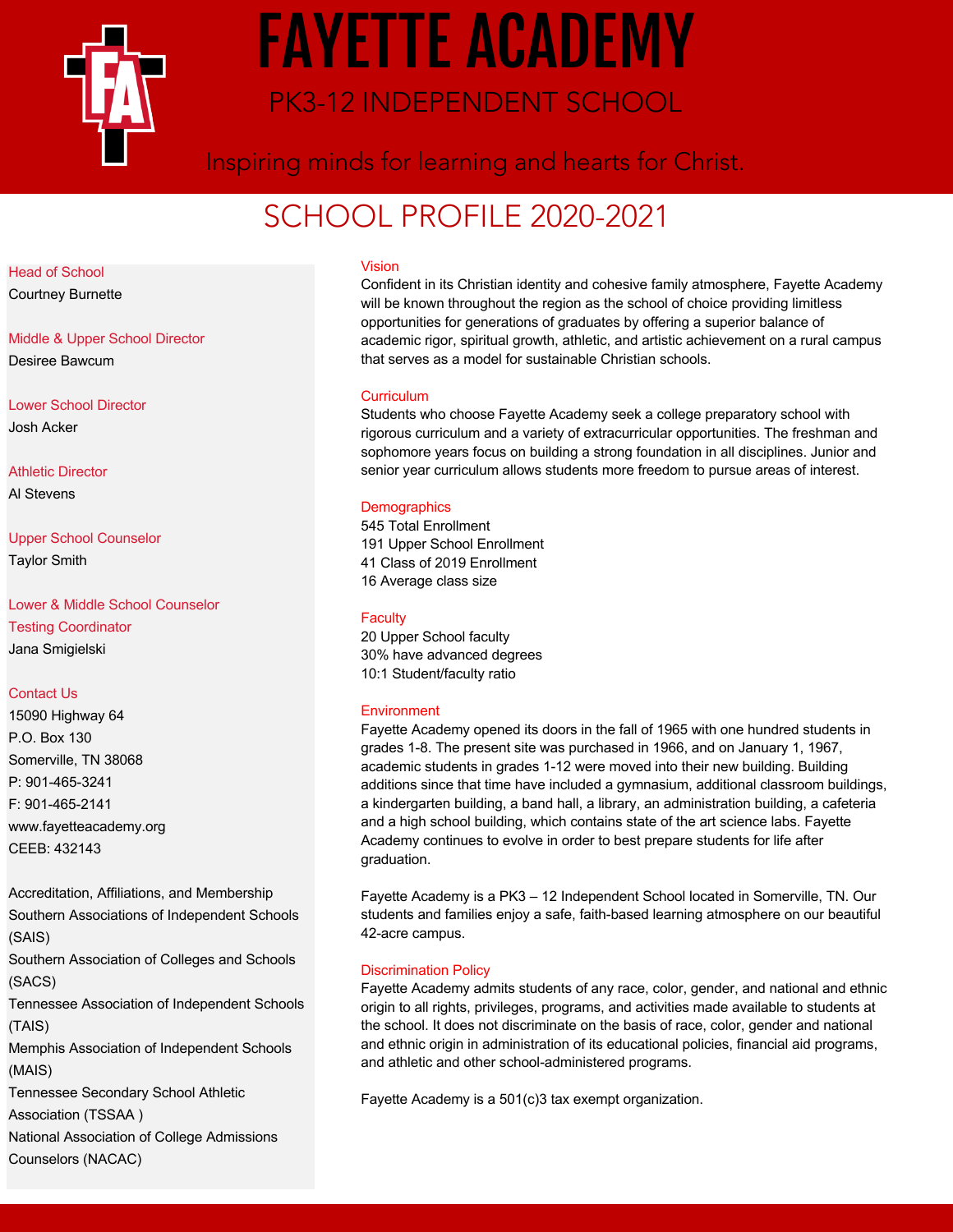#### Calendar and Day

The school year has two semesters; each with two quarters and end-of-semester exams. Beginning in the 2020-2021 school year, Fayette Academy will utilize a block schedule of four courses every-other-day for a total of eight courses. The school day has four periods that are 90 minutes each. All students 9-11 grades must enrolled in a minimum of seven academic courses each year. Seniors are permitted to enroll in six academic courses.

# Honor Graduates

Students must successfully complete two Advance Placement or dual enrollment courses and five honors courses at Fayette Academy to be eligible as an honor graduate. Students must also earn the following minimum grade point average to be named an honor graduate: 3.5-3.99 Cum Laude; 4.0-4.49 Magna Cum Laude; 4.5+ Summa Cum Laude

#### Rank

Due to small class sizes and rigorous curriculum, Fayette Academy does not name exact rank but ranks in quartiles. For graduation purposes, Fayette Academy names a Valedictorian, Salutatorian, and Top Ten.

#### Student Achievements

- 51% of the Class of 2021 graduated with at least one college credit and 20% graduated with 2+ college credits. Five students graduated with a full semester of college completed through success in our AP and Dual programs.
- 90% of graduates were eligible for the TN HOPE Scholarship and 10% were eligible for GAMS **Scholarship**

# Course Selection

All students must earn the following minimum credit requirements:

4 English credits, 4 mathematics credits, 5 elective credits, 3 science credits, 3 history credits, 2 foreign language credits, 1 fine art credit, 1 lifetime wellness credit, 1.5 business credits, and 0.5 bible credit

We give students the opportunity to pursue coursework not offered at Fayette Academy through dual enrollment partnerships with local universities. These courses will appear on the transcript with a letter grade, but the grade will not be calculated into the Academy's grade point average.

AP Courses: Biology, Computer Science Principles, English Language and Composition, English Literature and Composition, Psychology, US History, US Government, World History

Dual Enrollment: Elementary College Algebra and Statistics, Trigonometry, Elementary Spanish I, Elementary Spanish II

Honors: English I-IV, Algebra I-II, Geometry, Pre-Calculus, Biology, Chemistry, Physics, Anatomy and Physiology, Spanish I-III, World History

| <b>ACT Class of 2021</b> |             | <b>ACT Composite</b> |      |              |                 |  | <b>GPA</b>    |               |                |
|--------------------------|-------------|----------------------|------|--------------|-----------------|--|---------------|---------------|----------------|
| <b>Subiect</b>           | <b>Mean</b> | Year                 | FA   | <b>State</b> | <b>National</b> |  | Class of 2021 | <b>W</b> Mean | <b>UW Mean</b> |
| English                  | 21.8        | 2018                 | 23.7 | 20.2         | 20.8            |  | Top 5%        | 5.06          | 4.0            |
| Reading                  | 21.7        | 2019                 | 23.1 | 20.0         | 20.7            |  | Top 10%       | 4.97          | 3.99           |
| Math                     | 20.7        | 2020                 | 21.6 | 19.9         | 20.6            |  | Top 25%       | 4.77          | 3.96           |
| Science                  | 21.5        | 2021                 | 21.1 | 19.3         | 20.7            |  | Top 50%       | 4.54          | 3.89           |

| <b>Grading Scale and Grade Point Average</b> |                 |             |        |                                  |                                |                       |                  |
|----------------------------------------------|-----------------|-------------|--------|----------------------------------|--------------------------------|-----------------------|------------------|
| <b>Numeric</b><br>Grade                      | Letter<br>Grade | <b>UGPA</b> | ⋖<br>௳ | <b>Standard</b><br><b>Course</b> | <b>Honors</b><br><b>Course</b> | Dual<br><b>Course</b> | <b>AP Course</b> |
| 90-100                                       | $\mathsf{H}$    | 4.0         | ტ<br>ਠ | $3.5 - 4.5$                      | $4.0 - 5.0$                    | $4.5 - 5.5$           | $5.0 - 6.0$      |
| 80-89                                        | B               | 3.0         | ω<br>Ē | $2.5 - 3.4$                      | $3.0 - 3.9$                    | $3.5 - 4.4$           | $4.0 - 4.9$      |
| 70-79                                        |                 | 2.0         |        | $1.5 - 2.4$                      | $2.0 - 2.9$                    | $2.5 - 3.4$           | $3.0 - 3.9$      |
| 65-69                                        |                 | 1.0         | Weigl  | $1.0 - 1.4$                      | $1.5 - 1.9$                    | $2.0 - 2.4$           | $2.5 - 2.9$      |
| $0 - 64$                                     |                 |             |        | O                                |                                |                       |                  |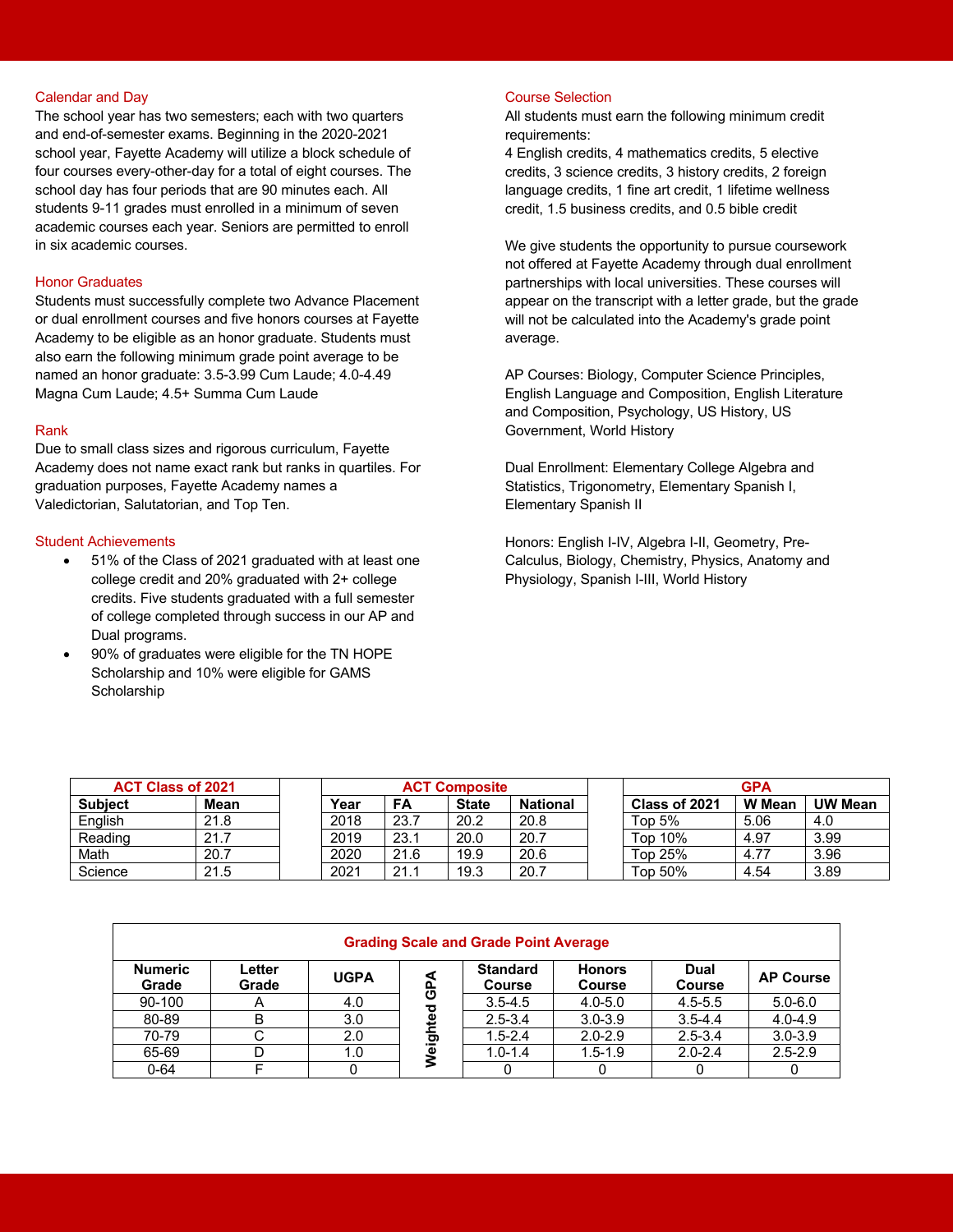#### College Matriculation

The colleges listed below indicate that a Fayette Academy student from the Classes of 2016-2021 has been accepted to their institution. Enrollment is indicated in bold.

**Abilene Christian University Arkansas State University** Auburn University **Austin Peay State University Aviation Academy of Austria** Ball State University **Baptist Health Science University** Barry University Baylor University Belhaven University Bellamine University **Belmont University** Bethany College **Bethel University Blue Mountain College Bryan College Butler University** Carson-Newman University **Central College** Chattanooga State Community College **Christian Brothers University** Cincinnati Christian University Clemson University College of the Holy Cross **Columbia State Community College Delta State University East Tennessee State University** Elon University Florida Institute of Technology **Florida State University Freed-Hardeman University** Georgia Institute of Technology Grace College Greenville University Harding University **Harvard University** Hendrix College Indiana University **Jackson State Community College** Lipscomb University Louisiana State University **Lyon College** Martin Methodist College Marymount Manhattan College **Maryville College** Meredith College **Middle Tennessee State University** Millsaps College Mississippi College **Mississippi State University** Muhlenburg College **Murray State University**

New College of Florida **Northern Illinois University** Oral Roberts University Ouachita Baptist University Pace University Pepperdine University Purdue University Rochester College Rhodes College **Rice University Samford University Sewanee: College of the South Southern Illinois University Southwest Tennessee Community College** Syracuse University **Tennessee Academy of Cosmetology Tennessee College of Applied Technology** Tennessee State University **Tennessee Technological University Tennessee Wesleyan College** Texas Christian University Texas State University Trevecca Nazarene University Tusculum College **Union University** United States Merchant Marine Academy **United State Naval Academy** University of Alabama **University of Arkansas University of Arkansas at Monticello** University of Arkansas at Pine Bluff **University of Central Arkansas** University of Central Florida University of Connecticut University of Evansville University of Florida University of Maryland **University of Memphis** University of Minnesota **University of Mississippi** University of Missouri University of Northern Alabama University of Portland University of South Carolina **University of Southern Mississippi University of Tennessee Chattanooga University of Tennessee Knoxville University of Tennessee Martin** University of Virginia University of Wisconsin Valdosta State University Volunteer State Community College

Wake Forest University West Chester University of Pennsylvania Western Illinois University Western Kentucky University

#### **Military Enlistment**

United States Air Force United States Army United States National Air Guard United States Navy

| <b>Postsecondary Plans</b> |     |  |  |  |
|----------------------------|-----|--|--|--|
| Class of 2020              |     |  |  |  |
| 4 – Year                   | 81% |  |  |  |
| $2 - Year$                 | 7%  |  |  |  |
| Vocational                 | 10% |  |  |  |
| Workforce                  | 2%  |  |  |  |
| Military                   |     |  |  |  |